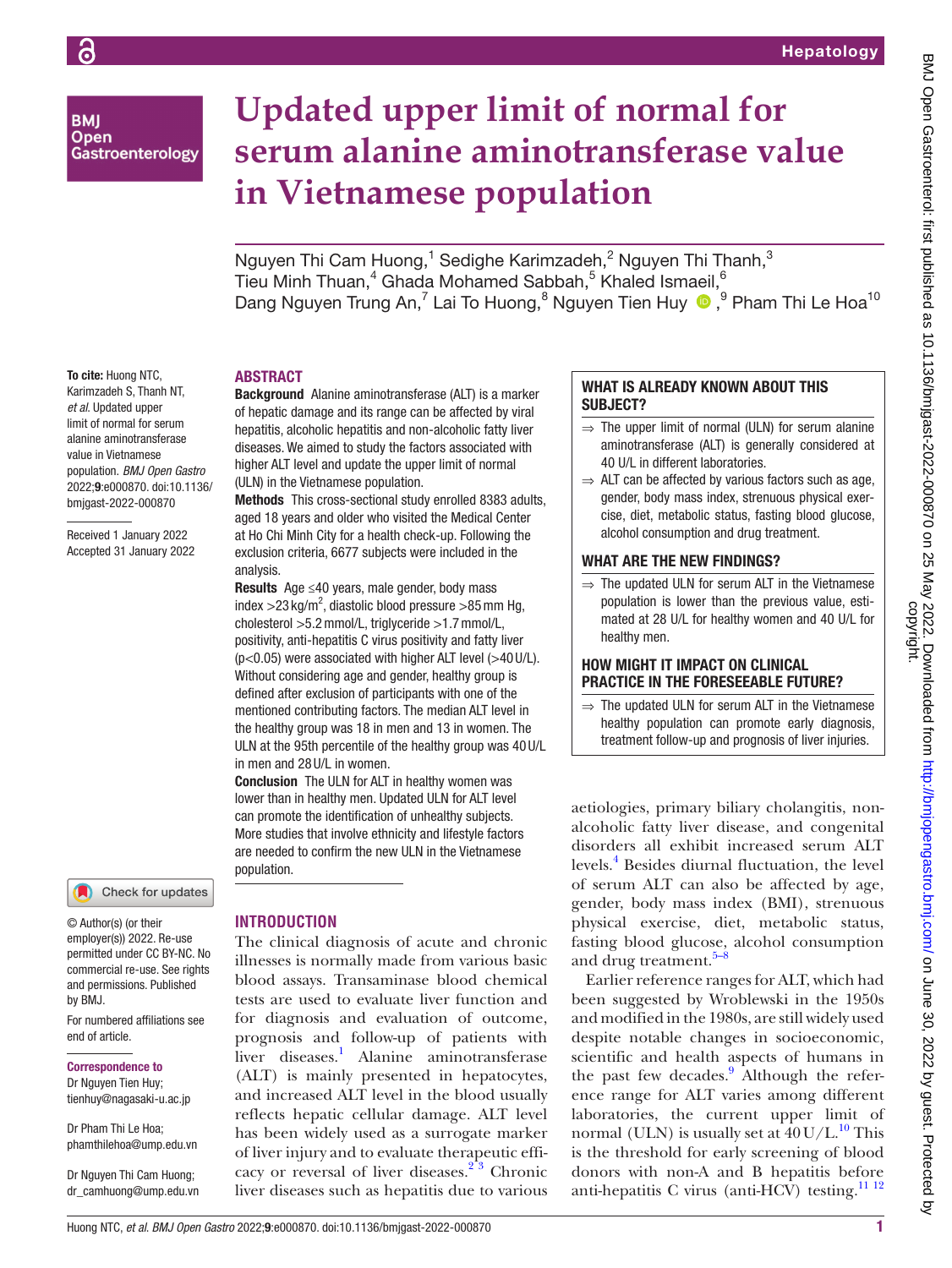With the current ULN, there is potential risk of bias since the reference populations are likely to include people with non-alcoholic fatty liver disease or HCV viral hepatitis, which is now one of the most common aetiologies of chronic liver disease.<sup>12-14</sup>

Several studies have recently questioned the reliability and sensitivity of the established ULN for serum ALT level. In a large-scale study involving blood donors, Piton and colleagues<sup>15</sup> suggested an updated ULN for ALT of  $42 \text{ U/L}$  for men and  $31 \text{ U/L}$  for women with BMI  $\leq 23$ . Another Italian study demonstrated an updated ULN for ALT of  $30$ U/L for men and  $19$ U/L for women.<sup>10</sup> In healthy adults, Israeli data showed that the ULN for ALT was 45U/L for men and 32U/L for women, and in an Iranian study the ULN was 34U/L and 40U/L for nonoverweight women and men, respectively.<sup>78</sup> Moreover, Asian populations have different ranges for BMI, nutritional diet and lifestyle, as well as different liver-related disease patterns compared with Western populations. It is not clear whether normal ALT ranges among healthy Asians should be derived from Caucasian populations. Several studies have investigated the normal ALT level in Asian populations. In the Korean population, the ULN for ALT for men was  $31$  U/L and  $23$  U/L for women  $.16$  $.16$ In Chinese men and women, the ULN was 22.15U/L and  $22.4 \mathrm{U/L}$ , respectively.<sup>17</sup> Although Vietnam is one of the countries with high prevalence of chronic liver diseases (mainly HCV, hepatitis B virus (HBV), and metabolic or alcoholic fatty liver disease), the normal range for ALT is not yet well established.<sup>18 19</sup> Therefore, we conducted this study on a large representative group of healthy Vietnamese adult subjects to update the ULN level for ALT and to identify risk factors affecting its level.

## **METHODS**

#### **Study population**

This cross-sectional study retrospectively enrolled 8383 consecutive adults, aged 18 years or older who visited the University Medical Center of University of Medicine and Pharmacy at Ho Chi Minh city (Vietnam) for regular health check-up during the period from June 2017 to May 2018. Subjects with incomplete data and laboratory documents as well as pregnant women were excluded from the study.

Collected data included age, sex, BMI, systolic and diastolic blood pressure, biochemical markers (ALT, fasting blood glucose, blood cholesterol, blood high-density lipoprotein cholesterol (HDL-C) and blood triglycerides), serological markers (hepatitis B antigen surface (HBsAg) and anti-HCV) and abdominal ultrasound results.

We set the upper limit of BMI at  $23 \text{ kg/m}^2$  based on the WHO criteria for Asian population. $20$  The ULN for systolic and diastolic blood pressure was also set at 130 mm Hg and 85 mm Hg, respectively. Fatty liver diagnosis was established using ultrasonography

according to the 2012 guidelines of the American Gastroenterological Association.<sup>[21](#page-5-14)</sup>

We stored all records of participants in this study confidentially and in private.

### **Measurement of biochemical and serological markers**

Samples from venous blood of participants were collected after an overnight fast. ALT activity was quantitatively determined by the kinetic ultraviolet test on Beckman Coulter Analyzer (Enzyme Commission (EC)2.6.1.2). Electrochemiluminescent immunoassays were carried out to test for serum HBsAg and anti-HCV positivity using ADVIA Centaur HBsAgII Kit and HCV 200T Kit (Siemens, USA), respectively. Serum biochemical tests were measured using Beckman Coulter machine (USA). The upper limit considered for fasting glucose was 100mg/dL (5.6mmol/L), 200mg/dL (5.2mmol/L) for total cholesterol and  $150 \,\text{mg/dL}$  (1.7mmol/L) for triglycerides. The lower limits considered for HDL-C were 40mg/dL for men and 50mg/dL for women, according to the American Association of Clinical Endocrinologists  $2017$  guidelines. $22$ 

## **Statistical analysis**

All records were stored in Excel. For statistical purposes, all analyses were performed using IBM SPSS Statistics V.20. The assumption of normality was checked by Kolmogorov-Smirnov test. Continuous variables are presented as mean±SD when normally distributed and as median and IQR for variables without normal distribution. Continuous variables with normal distribution are compared by t-test or analysis of variance. On the other hand, Kruskal-Wallis or Mann-Whitney U test was used to compare variables without a normal distribution. A univariable analysis was carried out to test the association of different variables with higher ALT level  $(>40 U/L)$ . Relevant variables with p value <0.1 by univariable analysis underwent multivariable analysis via the logistic regression model. A p value of less than 0.05 was considered statistically significant. Subjects without risk factors for higher ALT levels constituted the healthy reference population. This healthy population is assumed to possess no factors that might affect serum ALT level. We defined the ULN for ALT at the 95th percentile of the reference healthy population.

#### **RESULTS**

#### **Baseline characteristics of all included participants**

Out of the 8383 subjects initially enrolled in this study, 1706 were excluded. [Figure](#page-2-0) 1 describes the reasons for exclusion and provides a summary of the steps in our study. The included study population consisted of 6677 subjects, 76.3% of whom were male. The median (IQR) age of the participants was 38 (30–49) years. Moreover, 57.1% of all included participants had a BMI  $\geq 23 \text{ kg/m}^2$ . Elevated systolic blood pressure was commonly observed in 49.3% of the subjects,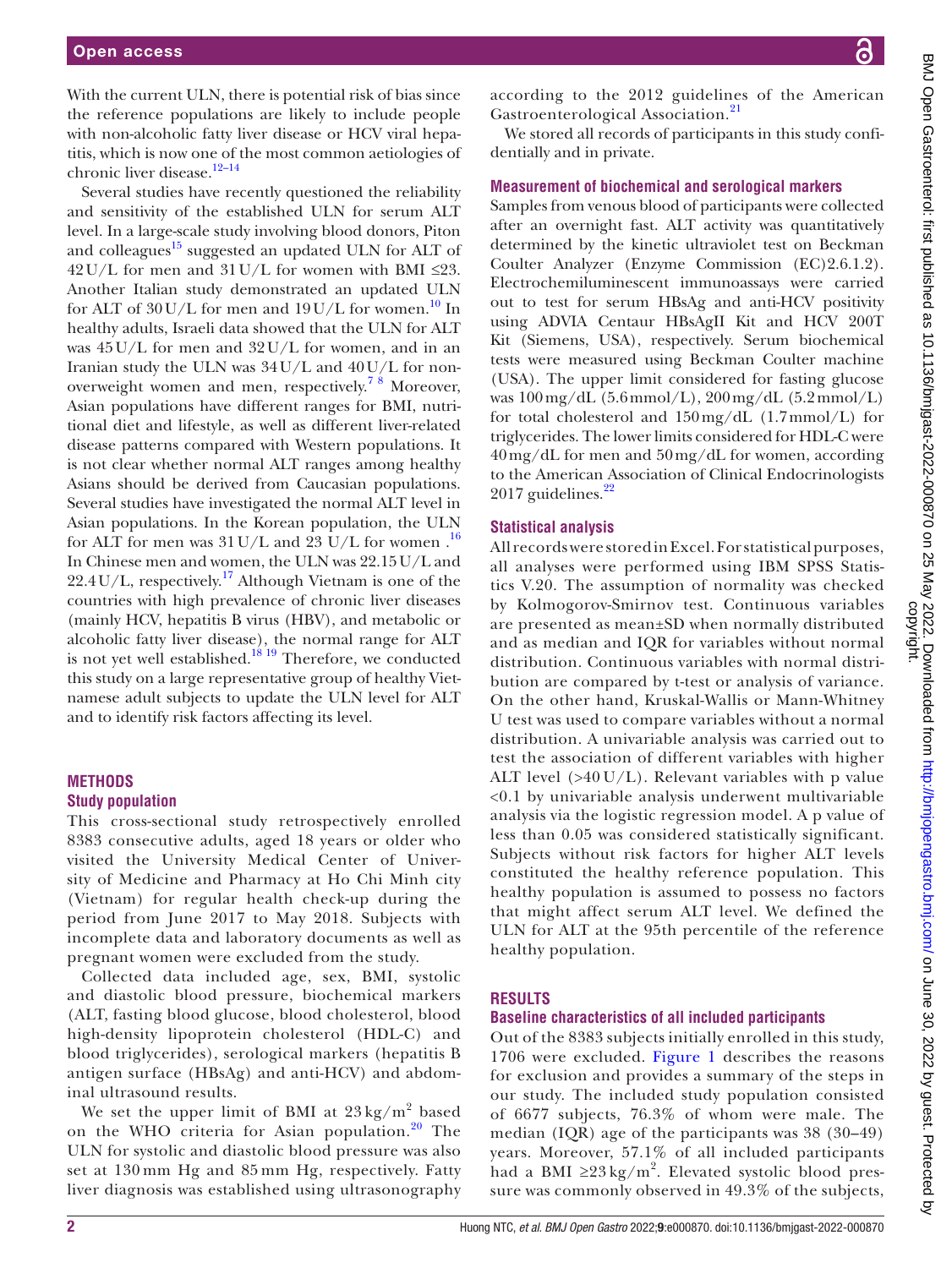

<span id="page-2-0"></span>Figure 1 Flow chart of the study design. ALT, alanine aminotransferase, ULN, upper limit of normal.

while diastolic blood pressure was elevated in 32.8%. HBsAg positivity was detected in 609 subjects, while anti-HCV positivity was present in only 77 individuals. On abdominal ultrasound, 2273 subjects were diagnosed with fatty liver. Increase in triglycerides level, cholesterol level and fasting blood glucose was observed in 47.1%, 29% and 22% of the population, respectively. Moreover, 36.4% of the population had lower HDL-C value. With regard to ALT, 22.7% of the subjects had an ALT level  $>40$  U/L (95% of these participants with high ALT were men). The median (IQR) level of ALT of all participants was 25 (17–39) U/L. On comparing the ALT level based on sex, men had statistically significantly higher ALT level, with a median (IQR) of 29 (20–43) U/L compared with a

median (IQR) of 15 (12–21) U/L in women ( $p<0.001$ , Mann-Whitney U test).

# **Factors associated with elevated serum ALT level**

The univariable analysis revealed nine factors significantly related to higher ALT level  $(>40 U/L)$ , namely male sex, BMI ≥23 kg/m<sup>2</sup>, systolic blood pressure ≥130 mm Hg, diastolic blood pressure ≥85 mm Hg, fasting glucose  $\geq 5.6$  mmol/L, cholesterol ≥5.2 mmol/L, triglycerides ≥1.7 mmol/L, HBsAg positivity and fatty liver on ultrasound  $(p<0.05)$ . Although not statistically significant  $(p<0.1)$ , higher ALT was associated with younger age  $(≤40)$ , Lowdensity lipoprotein cholesterol (LDL-C) <40 mg/dL for men and 50 mg/dL for women, and anti-HCV positivity ([table](#page-2-1) 1).

The results of the multivariable analysis found eight remaining factors that had a significant association with higher ALT level (>40U/L), namely age  $\leq 40$ years old, male sex, BMI  $\geq 23 \text{ kg/m}^2$ , diastolic blood pressure ≥85mm Hg, cholesterol level ≥5.2mmol/L, triglyceride level  $\geq 1.7$  mmol/L, HBsAg positivity and fatty liver on ultrasound ([table](#page-2-1) 1).

# **Characteristics of the healthy reference group**

Since it was impractical to use age group and sex as criteria for selection, the healthy population was selected based on the six remaining factors that significantly contributed to higher ALT level (>40U/L) on multivariable analysis, which are BMI  $\geq$ 23 kg/m<sup>2</sup>, diastolic blood pressure ≥85mm Hg, cholesterol ≥5.2mmol/L, triglycerides ≥1.7mmol/L, HBsAg positivity and fatty liver on ultrasound. After excluding 5408 subjects who had at least one of these six factors, we categorised the remaining 1269 subjects as the healthy population. In this healthy

<span id="page-2-1"></span>

| Univariable and multivariable analyses of factors related to ALT >40 U/L (N=6677)<br>Table 1 |                      |                     |         |                               |                        |         |
|----------------------------------------------------------------------------------------------|----------------------|---------------------|---------|-------------------------------|------------------------|---------|
|                                                                                              | Univariable analysis |                     |         | <b>Multivariable analysis</b> |                        |         |
| <b>Parameters</b>                                                                            | <b>OR</b>            | 95% CI              | P value | <b>OR</b>                     | 95% CI                 | P value |
| Male                                                                                         | 7.6                  | 6 to 9.6            | < 0.001 | 4.2                           | 3.3 to 5.5             | < 0.001 |
| Age $\leq 40$ years                                                                          | 1.1                  | 1 to 1.26           | 0.06    | 2.1                           | 1.8 to 2.4             | < 0.001 |
| BMI $\geq$ 23 kg/m <sup>2</sup>                                                              | 4.34                 | 3.8 to 5            | < 0.001 | 2.1                           | 1.8 to 2.45            | < 0.001 |
| Systolic BP $\geq$ 130 mm Hq                                                                 | 2.2                  | $2$ to $2.5$        | < 0.001 | 1.09                          | 0.9 to 1.26            | 0.28    |
| Diastolic BP $\geq$ 85 mm Hg                                                                 | 2.3                  | 2.1 to 2.6          | < 0.001 | 1.36                          | 1.2 to $1.6$           | < 0.001 |
| Fasting glucose $\geq 5.6$ mmol/L                                                            | 1.75                 | 1.5 to 2            | < 0.001 | 1.13                          | 0.97 to 1.32           | 0.12    |
| Cholesterol $\geq$ 5.2 mmol/L                                                                | 1.97                 | 1.75 to 2.2         | < 0.001 | 1.36                          | 1.18 to 1.56           | < 0.001 |
| Low HDL-C                                                                                    | 1.12                 | 1 to 1.26           | 0.053   | 1.02                          | $0.9 \text{ to } 1.17$ | 0.78    |
| Triglycerides ≥1.7 mmol/L                                                                    | 3.33                 | 2.94 to 3.76        | < 0.001 | 1.65                          | 1.4 to 1.9             | < 0.001 |
| Fatty liver on abdominal ultrasound 4.4                                                      |                      | 3.9 <sub>to</sub> 5 | < 0.001 | 2.74                          | 2.4 to 3.2             | < 0.001 |
| HBsAg positivity                                                                             | 1.4                  | 1.16 to 1.68        | < 0.001 | 1.58                          | 1.3 to 1.95            | < 0.001 |
| Anti-HCV positivity                                                                          | 1.55                 | $0.95$ to 2.5       | 0.079   | 1.72                          | 1 to 2.95              | 0.051   |
|                                                                                              |                      |                     |         |                               |                        |         |

ALT, alanine aminotransferase; BMI, body mass index; BP, blood pressure; HBsAg, hepatitis B antigen surface; HCV, hepatitis C virus; HDL-C, high-density lipoprotein cholesterol.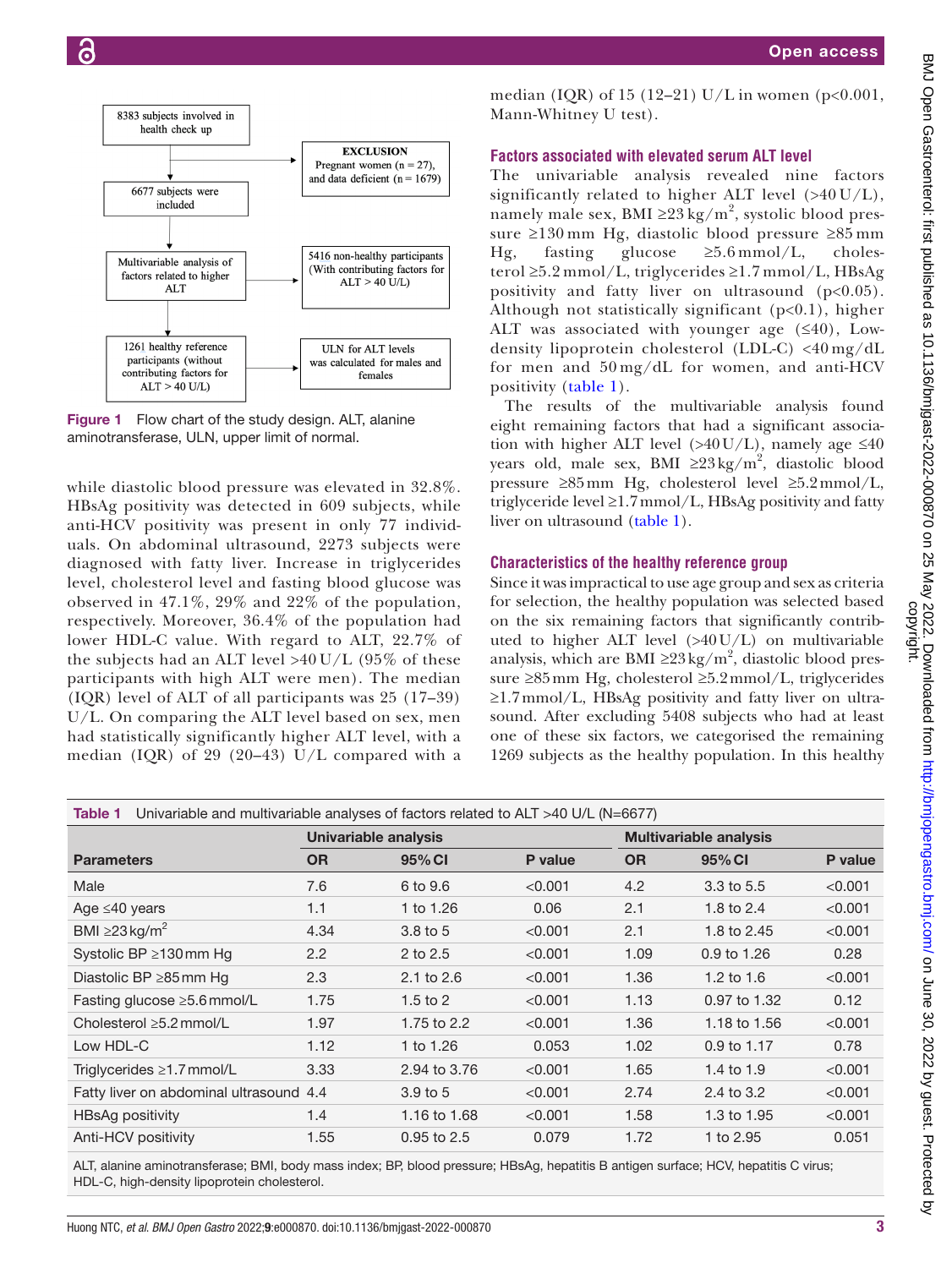|  | !<br>)<br>)<br>)<br>$\frac{1}{2}$<br>י לי השלושי א<br>;<br>;<br>ופי המה ה<br><b>DANA from PH</b><br>りこ りょうりょう りょうしょう |
|--|----------------------------------------------------------------------------------------------------------------------|
|--|----------------------------------------------------------------------------------------------------------------------|

<span id="page-3-0"></span>

| <b>Table 2</b> Characteristics of male and female healthy participants $(n=1269)$ |                                       |                                  |          |  |  |  |
|-----------------------------------------------------------------------------------|---------------------------------------|----------------------------------|----------|--|--|--|
| <b>Characteristics</b>                                                            | Male $(n=632)$<br><b>Median (IQR)</b> | Female $(n=637)$<br>Median (IQR) | P value* |  |  |  |
| Age (years)                                                                       | $31(26-39)$                           | $33(28-38)$                      | 0.022    |  |  |  |
| BMI ( $\text{kg/m}^2$ )                                                           | 20.7 (19.4-21.9)                      | 20.5 (19.4–21.6)                 | 0.1      |  |  |  |
| Diastolic BP (mm Hg)                                                              | 74 (69-79)                            | 70 (64 - 75)                     | < 0.001  |  |  |  |
| Fasting glucose (mmol/L)                                                          | $4.8(4.5-5.1)$                        | $4.8(4.6 - 5.1)$                 | 0.43     |  |  |  |
| Cholesterol (mmol/L)                                                              | $4.5(4.1-5)$                          | $4.6(4.1-5)$                     | 0.08     |  |  |  |
| HDL-C (mmol/L)                                                                    | $1.2(1.05 - 1.39)$                    | $1.34(1.16-1.5)$                 | < 0.001  |  |  |  |
| Triglycerides (mmol/L)                                                            | $1.05(0.8-1.3)$                       | $0.8(0.6 - 1.06)$                | < 0.001  |  |  |  |
| *Mann-Whitney U test.                                                             |                                       |                                  |          |  |  |  |

BMI, body mass index; BP, blood pressure; HDL-C, high-density lipoprotein cholesterol

population we found eight anti-HCV (+) patients; after excluding these eight patients, we defined the remaining 1261 subjects as the healthy reference group.

The median (IQR) age of these healthy subjects was 32 (27–38) years. Men constituted 49.7% (627 of 1261) of the healthy reference group. Mann-Whitney U test was used to compare the characteristics of healthy men and women. Although men had lower HDL-C compared with women, they had higher diastolic blood pressure and higher triglyceride level (p<0.05) ([table](#page-3-0) 2).

# **Distribution of ALT in the healthy population and ULN for ALT**

The healthy group still had 3.3% of its subjects (30 men, 11 women) with ALT >40U/L for undefined causes (ranging from 42 U/L to 206U/L). The 25th percentile, median, and the 75th and 95th percentiles of ALT in this healthy population were 12 U/L, 16 U/L, 21 U/L and 36U/L, respectively. The corresponding percentiles in healthy men were 14 U/L, 18 U/L, 25 U/L and 40U/L. On the other hand, these percentiles were 10 U/L, 13 U/L, 17 U/L and 28U/L in healthy women. ALT levels were higher in men than in women across different age groups, with the difference statistically significant in every consecutive age group



<span id="page-3-1"></span>Figure 2 Distribution of serum ALT level across different age groups in healthy men and women (n=1261). ALT, alanine aminotransferase. \* data points outside 95% CI

<50 years [\(figure](#page-3-1) 2, [table](#page-4-0) 3). ALT was similarly distributed across different age groups of men and women [\(figure](#page-3-1) 2, [table](#page-4-0) 3). Therefore, in order to establish the ULN for ALT for each sex, we applied the 95th percentile of ALT in men and women. Based on this healthy population, the ULN for ALT is 40U/L for men and 28U/L for women.

## **DISCUSSION**

Defining the ULN value for blood chemical assays is paramount in clinical decision making. Inappropriate reference ranges can have a negative impact on early diagnosis, treatment and management of patients.<sup>23</sup> In a large cohort of healthy subjects at working age, our study redefined the ULN for ALT levels in the Vietnamese population as 40U/L in men and 28U/L in women. Furthermore, we identified various risk factors for a higher ALT level (>40U/L) in the Vietnamese population. Besides HBsAg positivity, factors related to ALT >40U/L included high BMI ( $\geq 23 \text{ kg}/$ m2 ), high cholesterol (≥5.2mmol/L), high triglycerides  $(\geq 1.7$ mmol/L) and the presence of fatty liver on abdominal ultrasound. These risk factors have been thoroughly defined in line with obesity, metabolic syndrome, fatty liver and steatosis hepatitis.<sup>24 25</sup> A multiethnic cohort study of 392 obese adolescents (14–21 years old and BMI greater than the 85% percentile) revealed an association between modest ALT elevation and metabolism disorders, especially of glucose and lipids.<sup>26</sup> Moreover, the growing risk of nonalcoholic fatty liver disease and obesity is commonly diagnosed from abnormal liver function tests.<sup>527</sup>

Male sex significantly contributed to higher ALT in this study (OR=4.2, 95% CI 3.4 to 5.5, p<0.001). In fact, as factors related to high ALT were excluded, the proportion of men in the healthy population descended from 76.3% of overall participants to 49.7% of the healthy population. Our finding is consistent with studies in Taiwan, Japan and Iran[.4 8 28](#page-5-2) The drinking habit of Vietnamese men might have contributed to this higher ALT level. Unfortunately, data on alcohol intake were not collected on medical health check-up. Age younger than 40 years old significantly contributed to an increased ALT in this study  $(p<0.001)$ . This finding is inconsistent with studies from Taiwan, Japan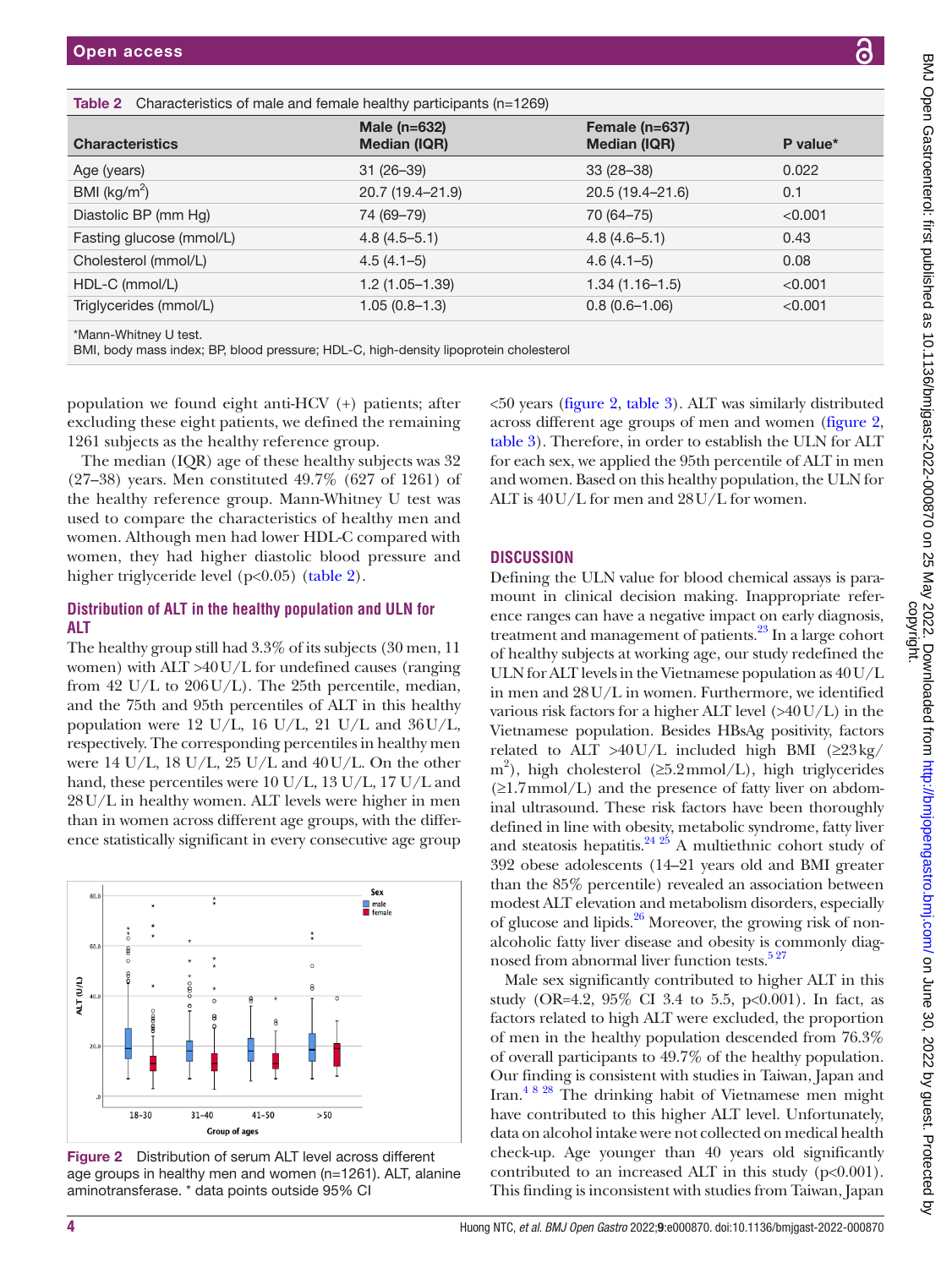<span id="page-4-0"></span>

|           |              | ALT (U/L)     |            |              |               |            |         |
|-----------|--------------|---------------|------------|--------------|---------------|------------|---------|
|           | <b>Male</b>  |               |            |              | <b>Female</b> |            |         |
| Age group | $\mathsf{n}$ | <b>Median</b> | <b>IQR</b> | $\mathsf{n}$ | <b>Median</b> | <b>IQR</b> |         |
| $18 - 30$ | 310          | 19            | $15 - 27$  | 249          | 13            | $10 - 16$  | < 0.001 |
| $31 - 40$ | 181          | 18            | $14 - 22$  | 281          | 13            | $10 - 17$  | < 0.001 |
| $41 - 50$ | 55           | 18            | $14 - 23$  | 85           | 13            | $11 - 17$  | < 0.001 |
| >50       | 86           | 19            | $14 - 25$  | 22           | 19            | $12 - 21$  | 0.39    |

ALT, alanine aminotransferase.

and Korea.<sup>45 16</sup> Elinav *et al*<sup>29</sup> had reported that ALT level increased until the age of 40–50 years and decreased thereafter. The age-related fluctuation and other social factors such as alcohol consumption in young men should be investigated further. Overall, the underlying mechanism beyond age-related changes in ALT remains unclear.

Higher diastolic blood pressure was identified as an independent risk factor for higher ALT. Similar result was reported in two other Asian large-scale studies.<sup>428</sup> Although the underlying cause remains unclear for this correlation, release of cardiovascular markers is related to increased ALT level in asymptomatic subjects.<sup>30</sup> Therefore, various dyslipidaemias, which are also known risk factors for hypertension, might be associated with higher ALT. Further analysis that incorporates more confounding factors is required to clarify the association of high diastolic blood pressure with higher ALT level.

Interestingly, after excluding subjects with risk factors for higher ALT level, 3.3% (30 men, 11 women) of our healthy reference group still had a high ALT level of >40U/L for undefined causes. Possible explanations include alcohol consumption or drug-induced liver injury. Moreover, drinking habits may explain the large number of healthy men with higher ALT compared with healthy women.

The 95th percentile of ALT level  $(36 U/L)$  for all healthy participants in our study was similar to the accepted conventional values  $\langle \langle 40 \text{U/L} \rangle$ . We found eight anti-HCV  $(+)$ patients in a healthy population where, after exclusion, the ULN for ALT levels constantly remained at 36U/L for the healthy population and at 28U/L for the female healthy population. Moreover, this value slightly decreased from 42 U/L to 40U/L in the male healthy population. However, comparing our ULN for men (40U/L) and women (28U/L) with those reported in several previous studies, there is a varying degree of agreement. The lower female ULN value in our study was approximately similar to other studies worldwide. For example, in Italian blood donors, the ULN for ALT was  $30$ U/L in men and  $19$ U/L in women.<sup>[10](#page-5-5)</sup> Another study in the USA involving 3747 subjects (negative HCV RNA and hepatitis B surface antigen, low alcohol consumption, no evidence of diabetes, normal BMI and waist circumference) reported the ULN for ALT level as  $29$  U/L for men and  $22$  U/L for women.<sup>31</sup> Similarly, a study of a healthy reference Taiwanese population reported even

lower ULN for both sexes, where the ULN was 21IU/L for men and  $17$ IU/L for women.<sup>[28](#page-5-22)</sup> On the other hand, other studies had relatively more similar ULN to our results. In a Japanese study of 3508 healthy subjects, the ULN for ALT, defined as the 90th percentile of the ALT level, was 36U/L for men and  $27$ U/L for women.<sup>4</sup> Similarly, in a Korean cross-sectional study of 411240 blood donors, the ULN for ALT was  $34$ U/L in men and  $24$ U/L in women.<sup>16</sup> In addition, in another study of the Chinese Han population which included 13637 adults after exclusion of any subjects with fatty liver, chronic liver disease, chronic alcohol consumption, HBV, HIV or HCV infection or potentially hepatotoxic medications use, the ULN for ALT from the normal group was  $35 U/L$  in men and  $23 U/L$  in women.<sup>[32](#page-5-23)</sup> Studies have found a significant correlation between gender and ALT level; healthy women have lower level of ALT which remained constant throughout their life, while men experience a mild increase until the fifth decade of their life and a gradual decline afterwards. Ultimately it is recommended that both clinicians and laboratories be cautious when interpreting and defining the optimal normal level of serum ALT.<sup>15 33</sup> Based on the female ULN for ALT of  $28$  U/L, we can classify 9.5% more participants with risk factors (16.6% vs 7.1%) that should be screened for liver injury. Further cohort studies are recommended to confirm the validity of this ULN value and identify the appropriate ULN for diagnosis of liver injury in women. In conclusion, we report the new ULN value for ALT is 40U/L in men and 28U/L in women in the Vietnamese population. Although we cannot make direct comparisons of our results with those of other studies due to physical, ethnic and lifestyle differences, our results are relatively consistent with other studies in Asia, particularly in women.

While our newly suggested thresholds of ULN for ALT levels might accelerate identification and earlier diagnosis of unhealthy subjects, particularly in women, prospective studies that consider ethnicity and lifestyle factors are required to confirm the new ULN value and prevent overdiagnosis of liver diseases, unnecessary medical investigation costs and personal anxiety, particularly in male patients.

#### Author affiliations

<sup>1</sup>Department of Infectious diseases, University of Medicine and Pharmacy at Ho Chi Minh City, Ho Chi Minh City, Vietnam